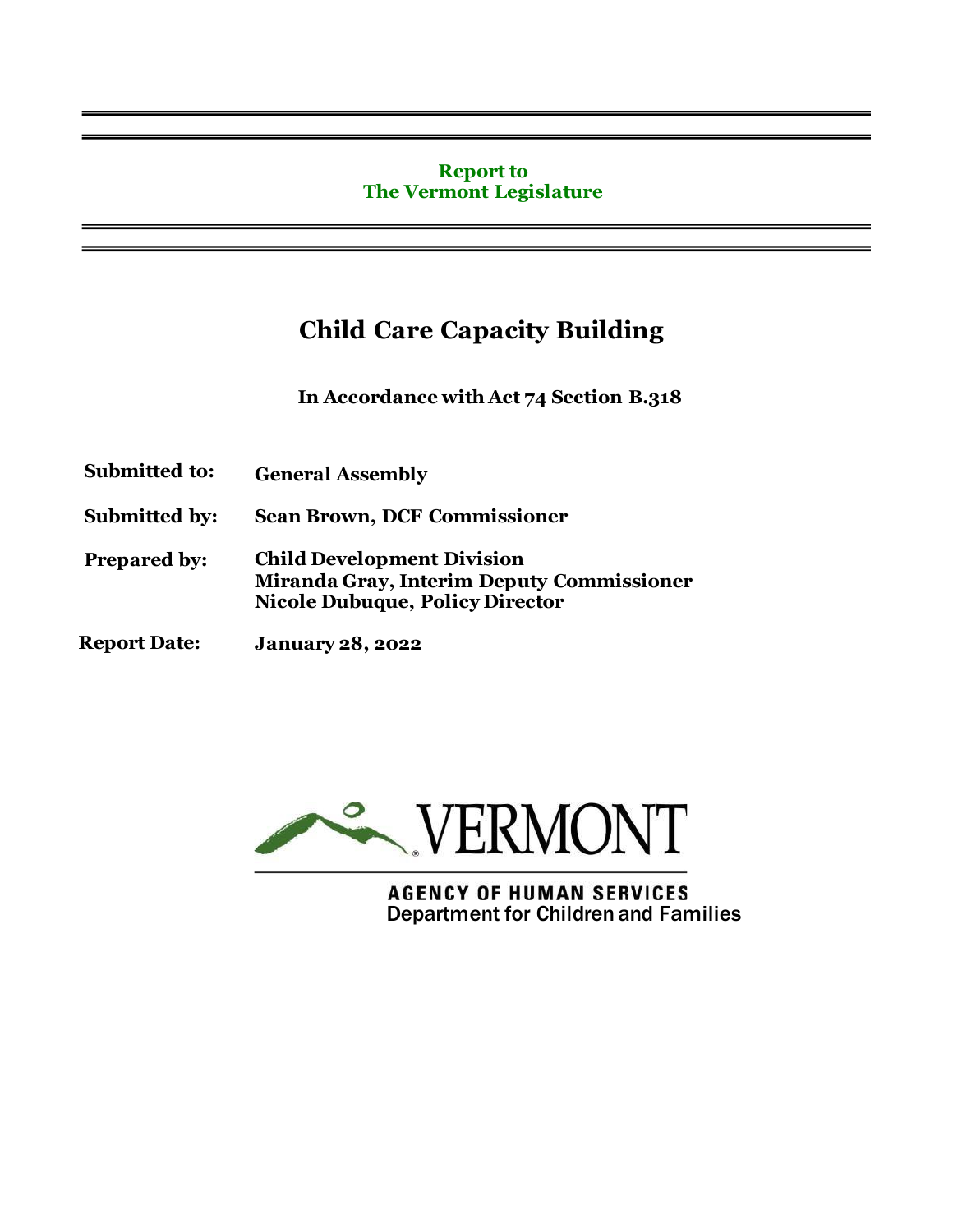## **Table of Contents**

| Introduction 33 |  |
|-----------------|--|
|                 |  |
|                 |  |
|                 |  |
|                 |  |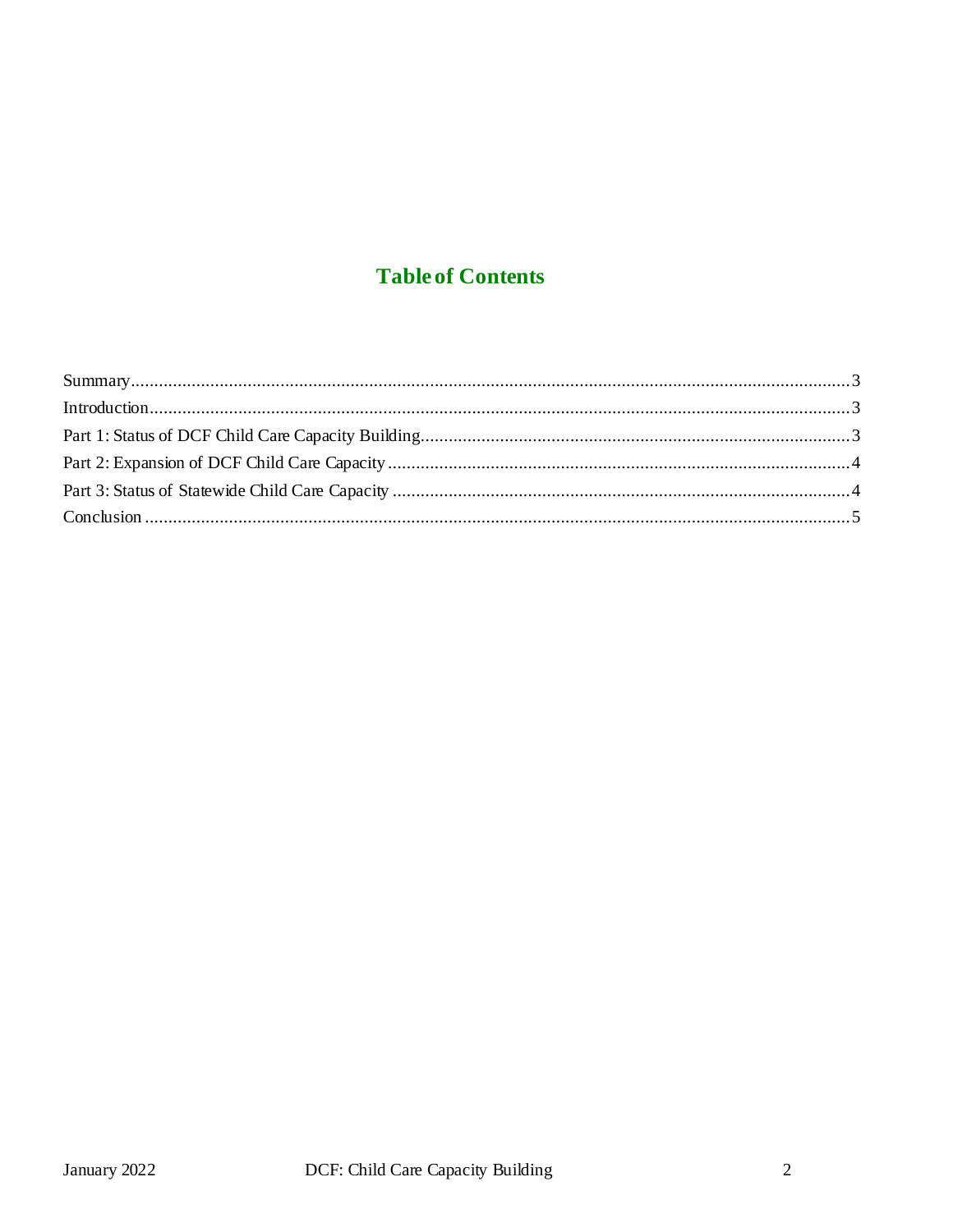#### **Summary**

The Fiscal year 2022 Appropriations Act provides that, on or before January 2022 the Department for Children and Families (DCF) shall consider statewide child care system capacity needs in its use of the Child Care Development Block Grant funds to expand statewide capacity and report to the General Assembly on capacity grants issued to expand existing programs or establish new programs, or both.

#### **Introduction**

Ensuring an adequate supply of high-quality, regulated, child care slots are available for Vermont's children is a top priority for DCF's Child Development Division (CDD). Vermont families should have access to regulated child care, early learning, and afterschool services that meet their family's needs. Regulated child care in Vermont is child care that is safe, healthy, and supports children's development. CDD monitors the opening and closing of regulated child care programs to assess how much child care is available to families in Vermont. An adequate supply of regulated child care is important for a variety of reasons, including:

- A family's ability to be part of the workforce
- Child care programs are safe, loving and stimulating environments
- Over 90% of brain development occurs in the early years and nurturing relationships in regulated child care supports brain development in young children.
- Access to child care, early learning, and afterschool activities prepare young Vermonters to be contributing members of Vermont communities

The state has made significant investments in child care capacity building including a one-time \$1.6 million to increase capacity in underserved areas of the state in SFY20 and SFY21, and an annual investment of \$800,000 to increase infant and toddler child care capacity across the state. Combined these investments have created over 1,500 new child care slots across the state by the beginning of SFY20.

### **Part 1: Status of DCF Child Care Capacity Building**

CDD issued a Request for Application (RFA) in September 2019, for a statewide contract for the implementation and administration of the Building Child Care Capacity Grant Program. The RFA closed on October 4, 2019, and an agreement in the amount of \$1.4 million was executed with Let's Grow Kids on November 21, 2019. The goal of the Building Child Care Capacity grant program was to create more high-quality child care slots for vulnerable children in underserved areas of the state with a priority for infant and toddler capacity. As part of the program, Let's Grow Kids provided technical assistance and reviewed applications submitted directly by child care providers for funding new child care programs or sustaining programs that opened within that year. To continue capacity building efforts DCF awarded an additional \$200,000 to Let's Grow Kids on November 24, 2020, and extended the grant for an additional 6 months.

Annually, DCF typically invests \$800,000 to increase infant and toddler child care capacity across the state. DCF issued an RFA in November 2019, for a statewide contract for the implementation and administration of the Expanding Infant and Toddler Child Care Capacity program. The RFA closed on December 11, 2019, and Grant #03440-35503-20 in the amount of \$800,000 was executed with Let's Grow Kids on January 29, 2020.This agreement has been amended in subsequent years to add funding to continue building infant and toddler capacity across the state: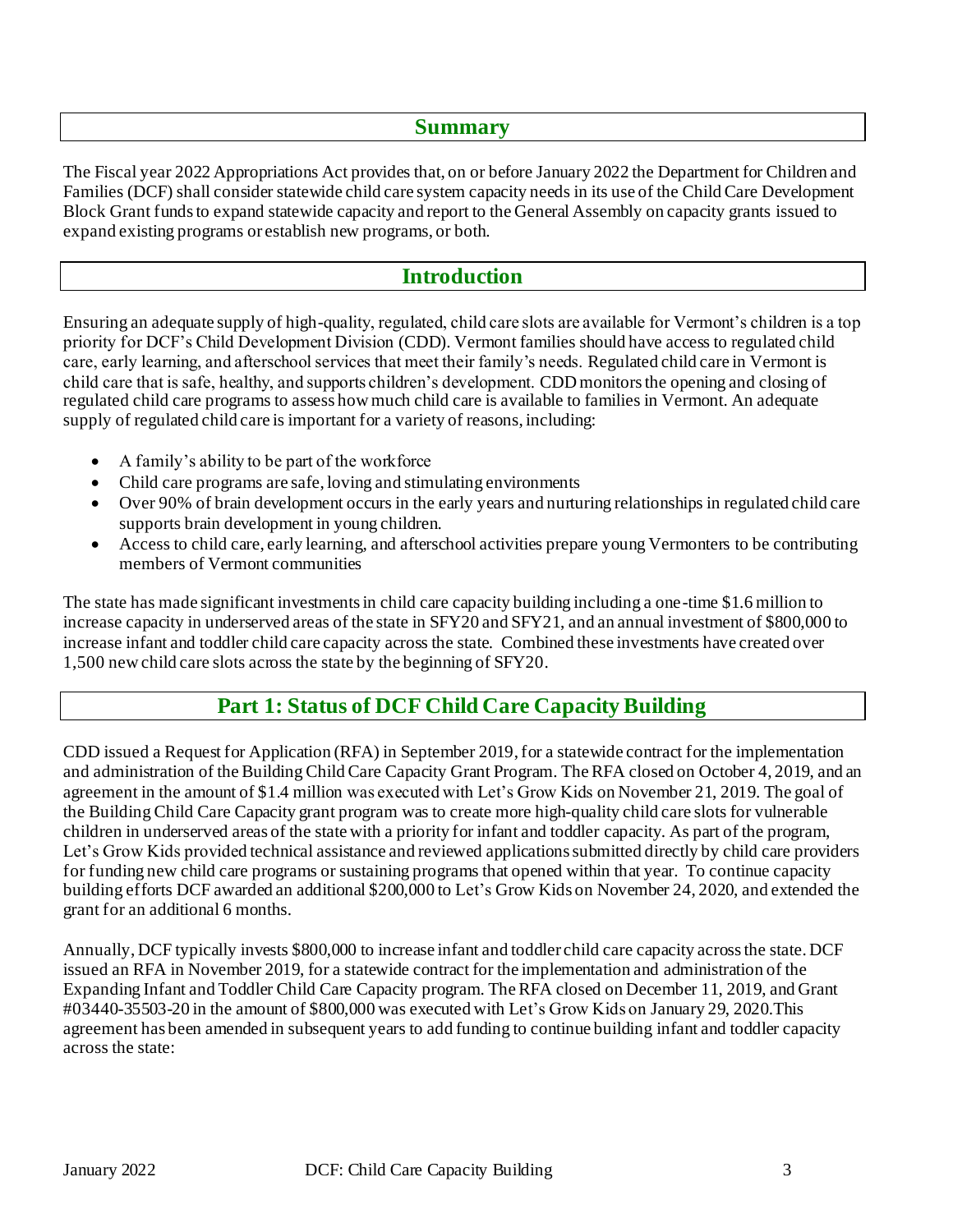| Amendment<br>$\#$ <i>N</i> ear | Date executed | Amount    |
|--------------------------------|---------------|-----------|
| #1 SFY21                       | 6/30/2020     | \$272,000 |
| #2 SFY22                       | 6/16/2021     | \$800,000 |

This program provides grants and technical assistance to recipient programs to open new child care programs or to sustain programs that opened within one year of the application. Family child care programs and centers must provide care to infant and toddlers to be eligible for these grants.

## **Part 2: Expansion of DCFChild Care Capacity**

The Child Development Division (CDD) will be implementing the following measures in order to further expand capacity building efforts:

- The level of funding for the Infant and Toddler Capacity Building Program under Grant #03440-35503-20 with Let's Grow Kids will be increased in SFY'22 and SFY'23 by \$800,000 per year using American Rescue Plan Act (ARPA) discretionary dollars, commonly referred to as supplemental funding.
- An additional \$1,000,000 per year of ARPA discretionary dollars will be made available for capacity building via a competitive procurement process that will be issued by theCDD.
- Additional allowable expenditures will be allowed within Grant #03440-35503-20 as well as within new capacity building grants. The allowable expenditures will include, but are not limited to, small business development training, additional technical assistance and consulting, and incentives for longer hours of operation.
- Additionally, the CDD and Let's Grow Kids will allow for increased timelines, when appropriate, to allow for larger scale projects and increased sustainability.

For SFY'22 and SFY'23, CDD also has funding for workforce supports (\$2.6 million), Special Accommodation Grants to support specialized needs of children (\$500,000), and business training (\$500,000), approved by the Joint Fiscal Committee in September 2021. Pursuant of Act 45, CDD will direct the \$2.6 million in ARP Discretionary funds for workforce towards scholarships for current and prospective early childhood providers, and scholarships for current early childhood providers. Discretionary funds will be used to support two new workforce programs as established in Sec. 6 33 V.S.A. chapter 35 §3542 and §3543.

## **Part 3: Status of Statewide Child Care Capacity**

The Child Development Division has focused on increasing capacity building for the last several years. Overall, child care capacity in the last federal fiscal year has increased with the exception in the school age category.

When looking at capacity trends in child care, it is important to consider the birth rate in Vermont as well. In Vermont the birth rate has been steadily declining since at least 2015. Although there are areas that we still need to increase capacity, it needs to be done in conjunction with understanding how our population is or is not growing. There have been slight increases in capacity for infant, toddler and preschool age groups over the last year (October 2020 to September 2021), however we have lost 6% capacity for school age children. The Child Development Division has been targeting infant and toddler slots to grow and this year with American Rescue Plan Act Child Care Development Block Grant funding, and will also be focusing on increasing capacity for the school age population.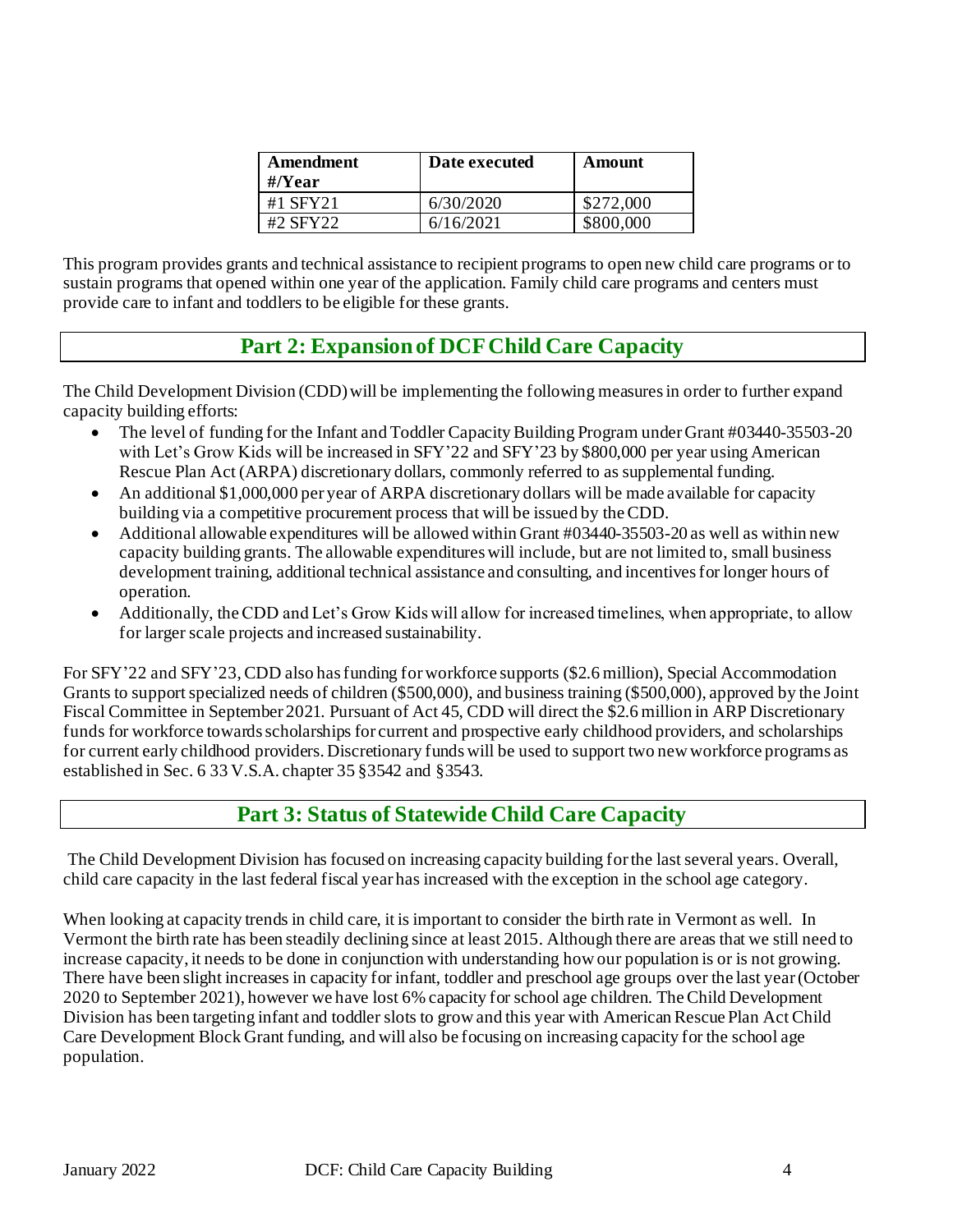| Division of vital statistics, Fraudital Center for Health Statistics |                          |                                  |  |  |  |  |  |
|----------------------------------------------------------------------|--------------------------|----------------------------------|--|--|--|--|--|
| Year                                                                 | <b>Total Live Births</b> | <b>Change From Previous Year</b> |  |  |  |  |  |
| 2012                                                                 | 6009                     |                                  |  |  |  |  |  |
| 2013                                                                 | 5975                     | $-34$                            |  |  |  |  |  |
| 2014                                                                 | 6130                     | $+155$                           |  |  |  |  |  |
| 2015                                                                 | 5903                     | $-227$                           |  |  |  |  |  |
| 2016                                                                 | 5756                     | $-147$                           |  |  |  |  |  |
| 2017                                                                 | 5655                     | $-101$                           |  |  |  |  |  |
| 2018                                                                 | 5432                     | $-223$                           |  |  |  |  |  |
| 2019                                                                 | 5361                     | -71                              |  |  |  |  |  |

## **Vermont Live Births**

#### **Division of Vital Statistics, National Center for Health Statistics**

**Impact of Change by Age Category in Licensed Capacity of Child Care Programs between October 2020 and September 2021**

|                    | o              |                | <b>Change from October 2020 – September</b> |                       |               |                |                  |               |
|--------------------|----------------|----------------|---------------------------------------------|-----------------------|---------------|----------------|------------------|---------------|
|                    | 2021           |                |                                             | <b>Percent Change</b> |               |                |                  |               |
|                    |                |                |                                             | <b>School</b>         |               |                |                  | <b>School</b> |
|                    | <b>Infant</b>  | <b>Toddler</b> | <b>Preschool</b>                            | Age                   | <b>Infant</b> | <b>Toddler</b> | <b>Preschool</b> | Age           |
| Bennington         | $-25$          | 5              | 12                                          | 11                    | $-13%$        | 3%             | 2%               | 3%            |
| Hartford           | 8              | 14             | 25                                          | $-265$                | 4%            | 8%             | 3%               | $-21%$        |
| Burlington         | 18             | 22             | 135                                         | $-234$                | 2%            | 2%             | 4%               | $-4%$         |
| Barre              | $-2$           | 7              | 15                                          | $-62$                 | $-1\%$        | 4%             | 1%               | $-5%$         |
| Morrisville        | $-2$           | $-13$          | $-125$                                      | $-43$                 | $-2\%$        | $-8%$          | $-17%$           | $-9%$         |
| Middlebury         | 8              | 13             | 23                                          | $-69$                 | 8%            | 13%            | 4%               | $-7%$         |
| Newport            | $\overline{0}$ | 0              | $\mathbf{0}$                                | $\theta$              | 0%            | 0%             | 0%               | 0%            |
| Springfield        | $-7$           | 0              | $-2$                                        | 17                    | $-8%$         | 0%             | 0%               | 2%            |
| St. Albans         | 10             | 8              | 39                                          | $-248$                | 9%            | 9%             | 5%               | $-37%$        |
| St.                |                |                |                                             |                       |               |                |                  |               |
| Johnsbury          | $\overline{0}$ | 3              | 37                                          | $-22$                 | 0%            | 2%             | 6%               | $-4%$         |
| Rutland            | 29             | 55             | 16                                          | 37                    | 14%           | 30%            | 2%               | 3%            |
| <b>Brattleboro</b> | 16             | 34             | $-5$                                        | 6                     | 10%           | 19%            | $-1\%$           | 1%            |
| <b>Statewide</b>   | 53             | 148            | 170                                         | $-872$                | 2%            | 6%             | 2%               | $-6\%$        |